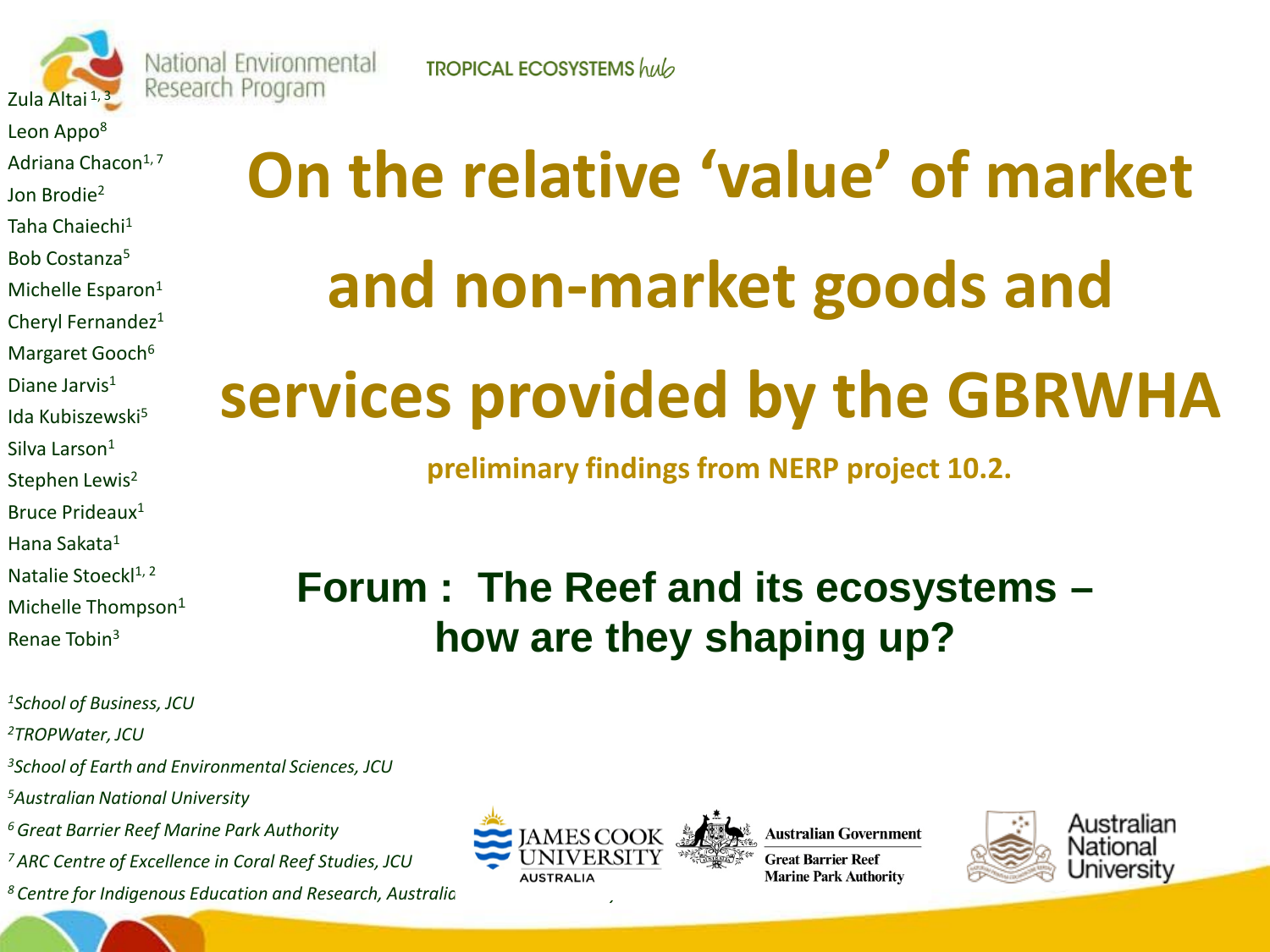

Activity A – looking at the 'importance' of various ecosystem services to residents

Activity B – looking at the 'importance' of various ecosystem services to tourists

Activity C – aiming to see if we can pick or 'price' (or other socioeconomic) effects on sediment loads in the Burdekin, after having controlled for rainfall and 'extreme events'.

> Today: preliminary analysis of data from Activities A and B (more sophisticated analysis planned – and required  $\sim \textcircled{e}$ )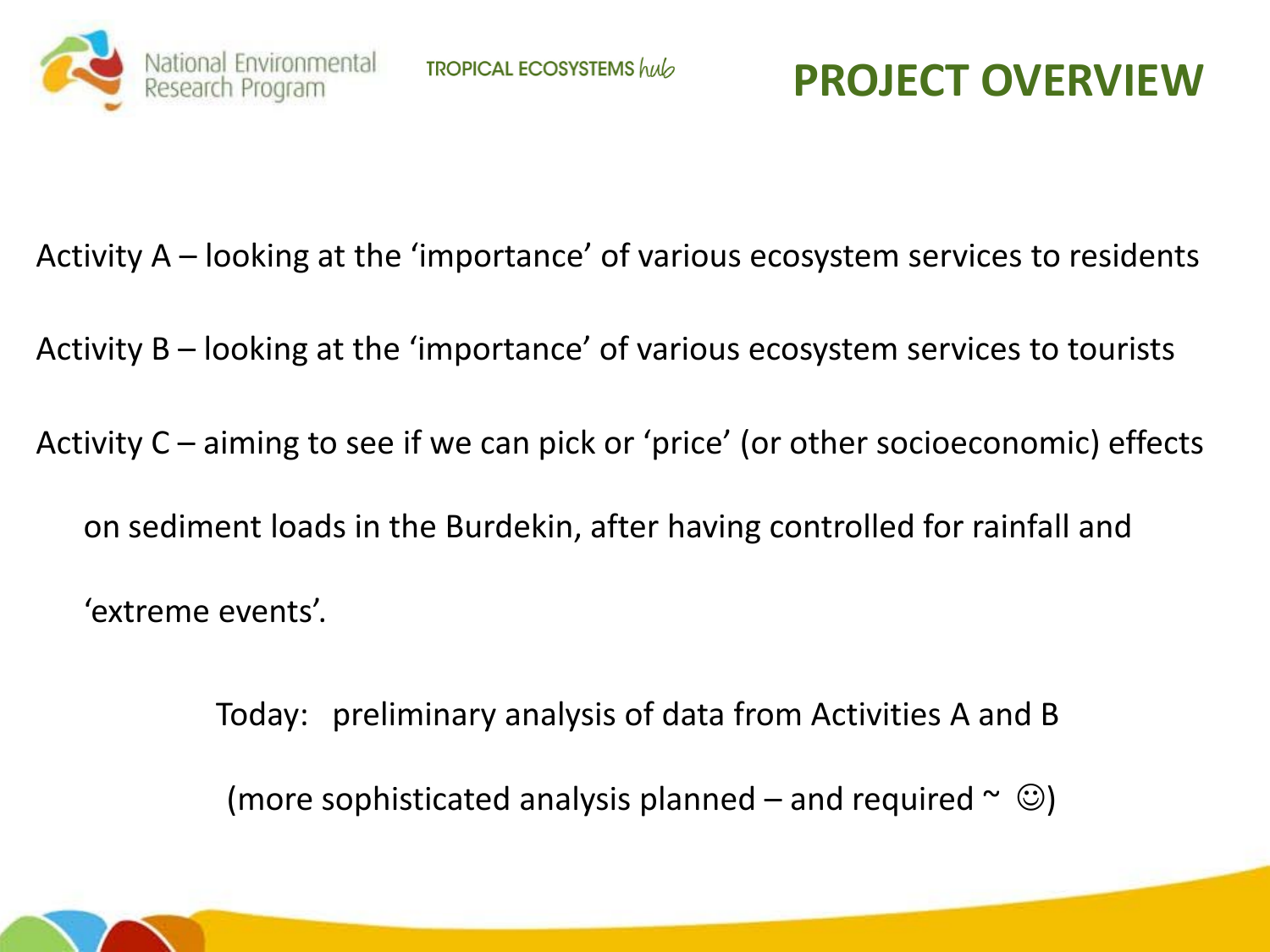

**TROPICAL ECOSYSTEMS** hub

## **METHODOLOGICAL OVERVIEW**

#### Literature review

#### Workshops in Cairns, Townsville and Brisbane, to identify

- Variety of different ecosystem services for assessment (and relevant examples)
- Other goods/services to be compared with
- Key management issues/problems for assessment
- Appropriate sampling strategies
- Developed draft questionnaires; conducted pre-tests in workshops, amended accordingly
- Conducted pre-tests in airport (mainly tourist surveys) plus residential mail-out, only minor adjustments necessary.
- Face-to face intercepts for tourists, from Gladstone to Port Douglas, over 12 months, in 3 languages (2081 responses so far)
- Large mail-out across 106 postcodes for residents (1006 responses so far), now also working
	- with Indigenous research assistant to help increase response rates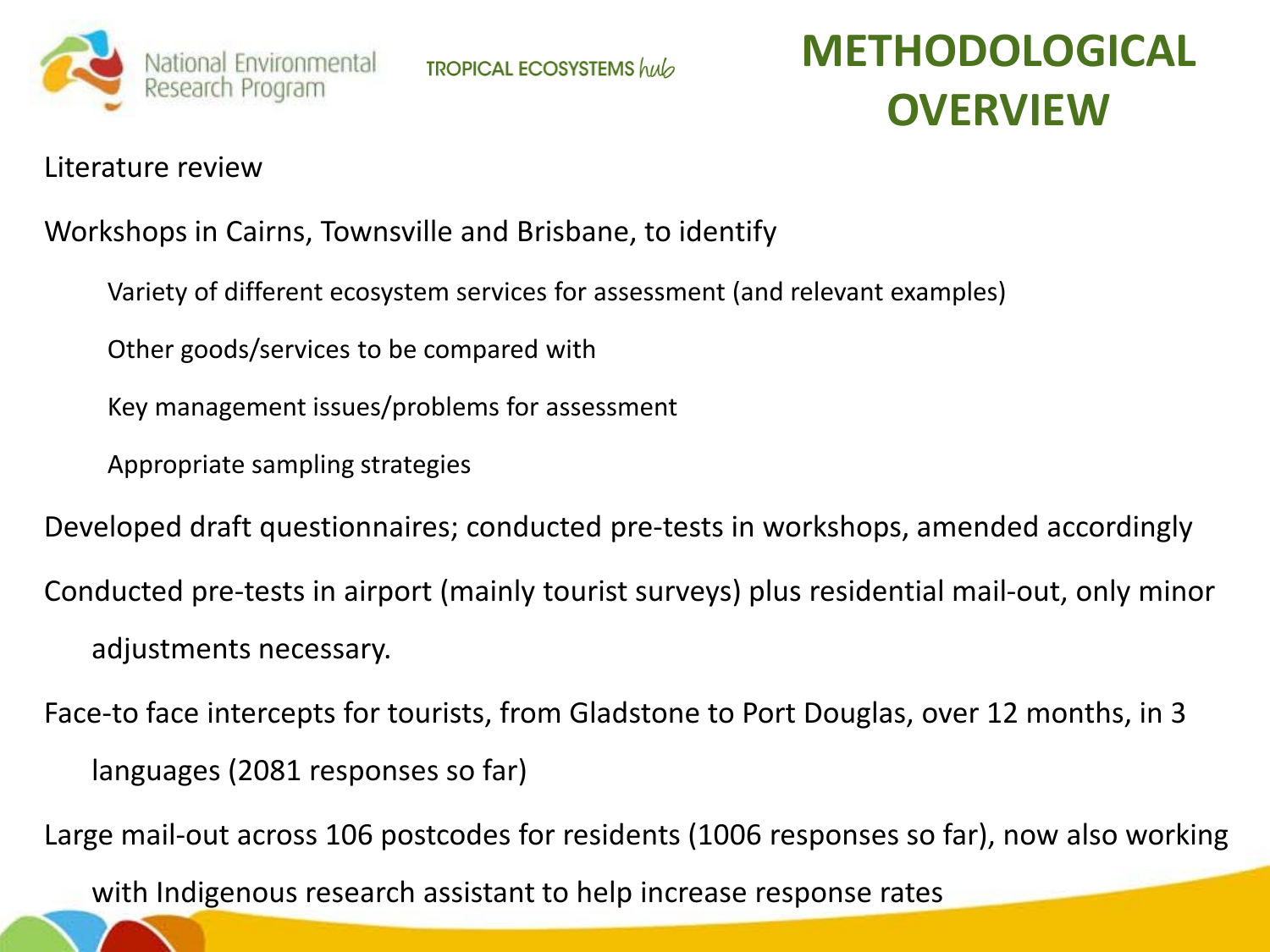

#### **Residents - Importance to overall quality of life (N=1001)**

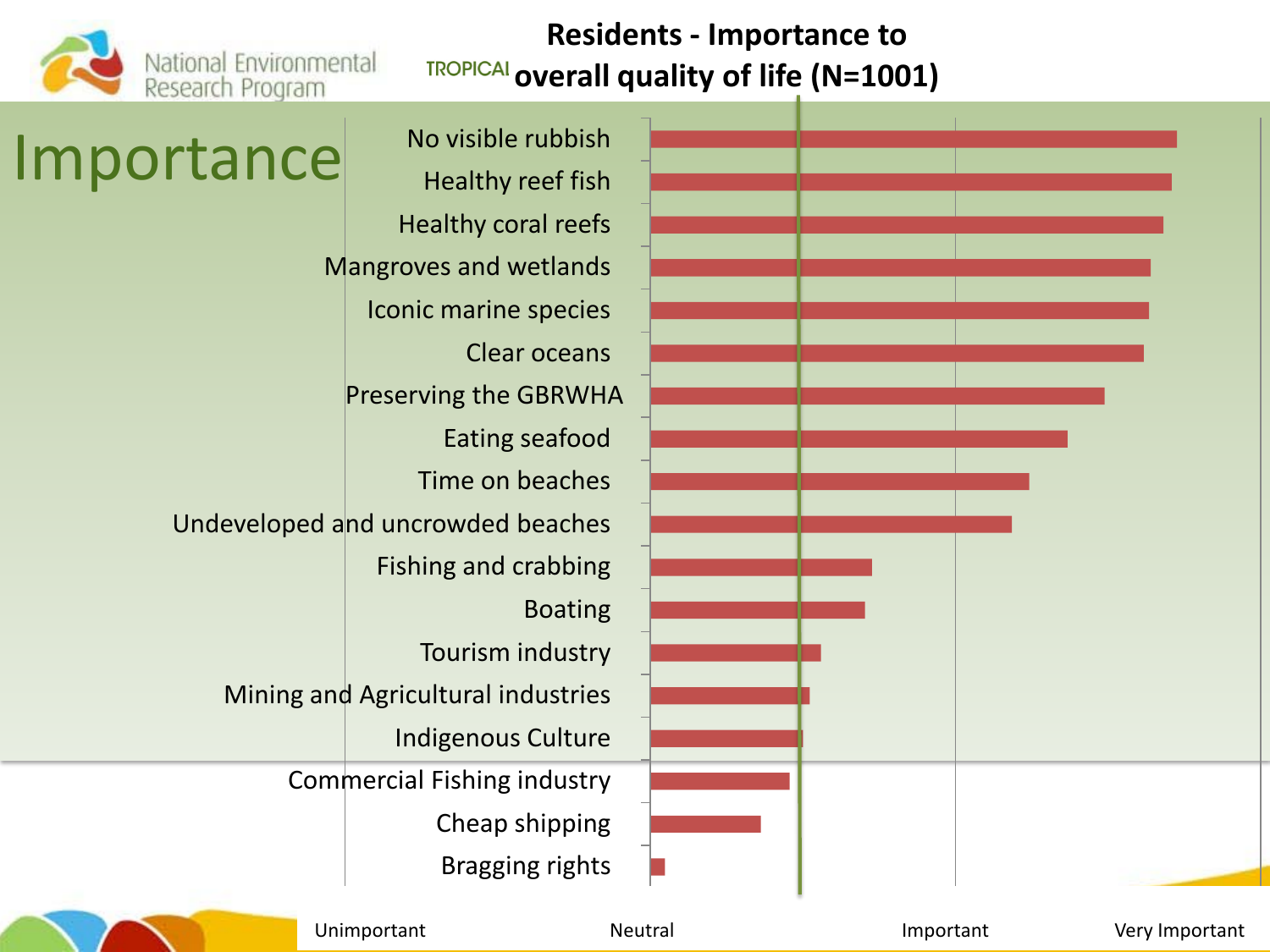## How important are each of the following to your overall quality of life and how satisfied are you with it?

(n=368, residents)

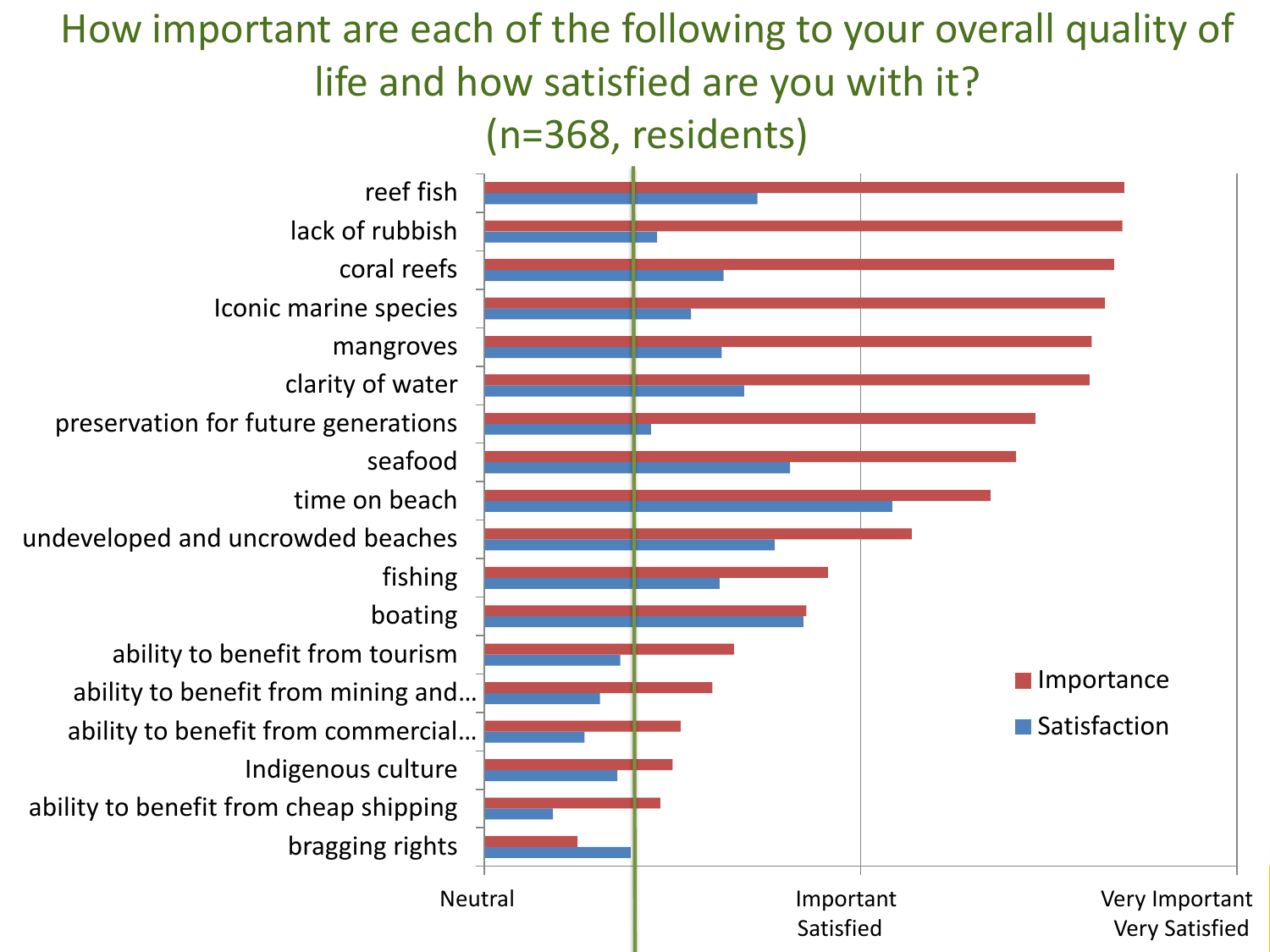## **National Environ Tourists - Importance as reason for coming to this part of**

Research Progra

**Australia (N = 1539)**

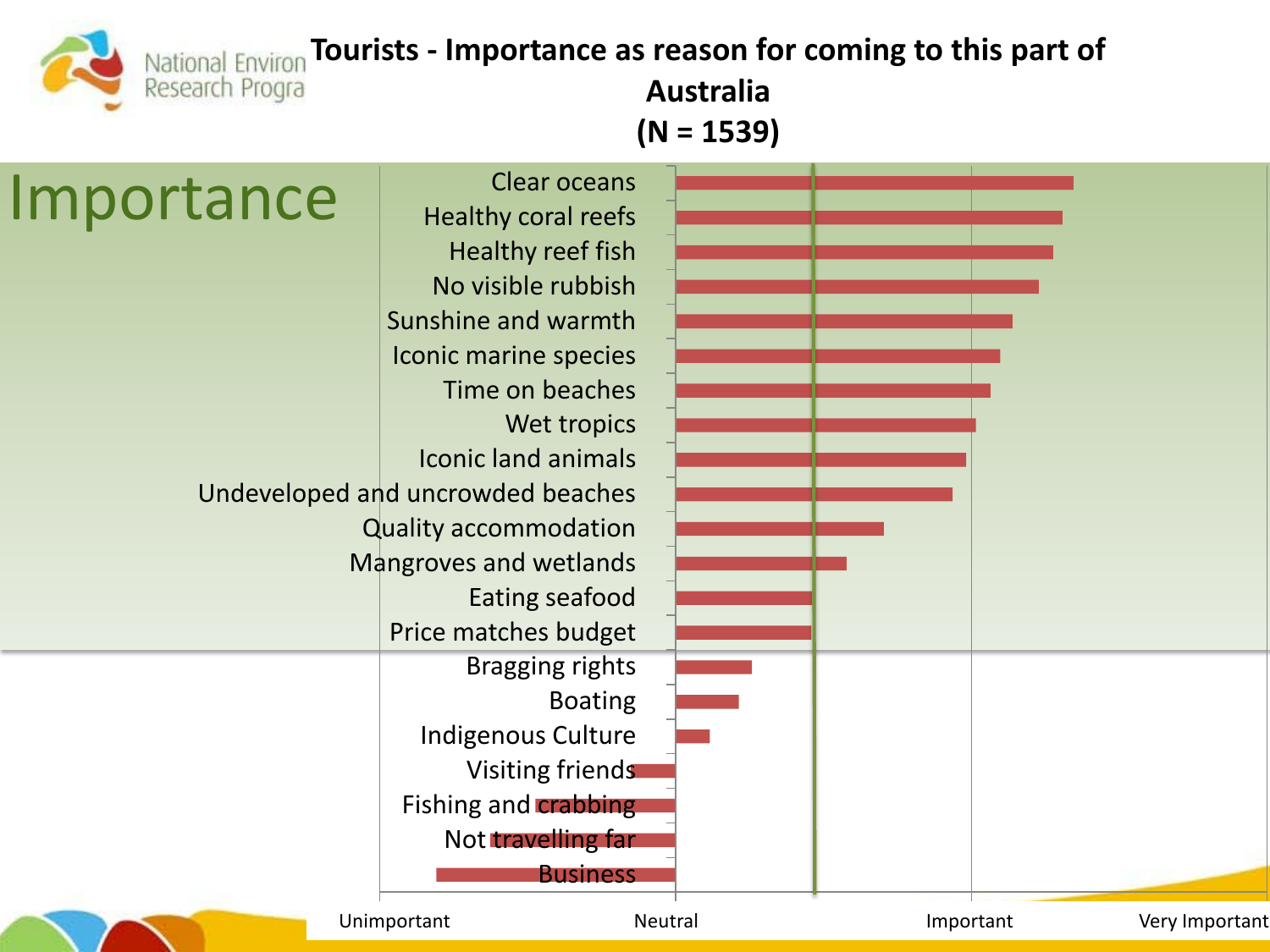How important were each of the following as a reason for coming to this part of Australia and how satisfied have you been with your experience? (Tourists,  $n = 341$ )

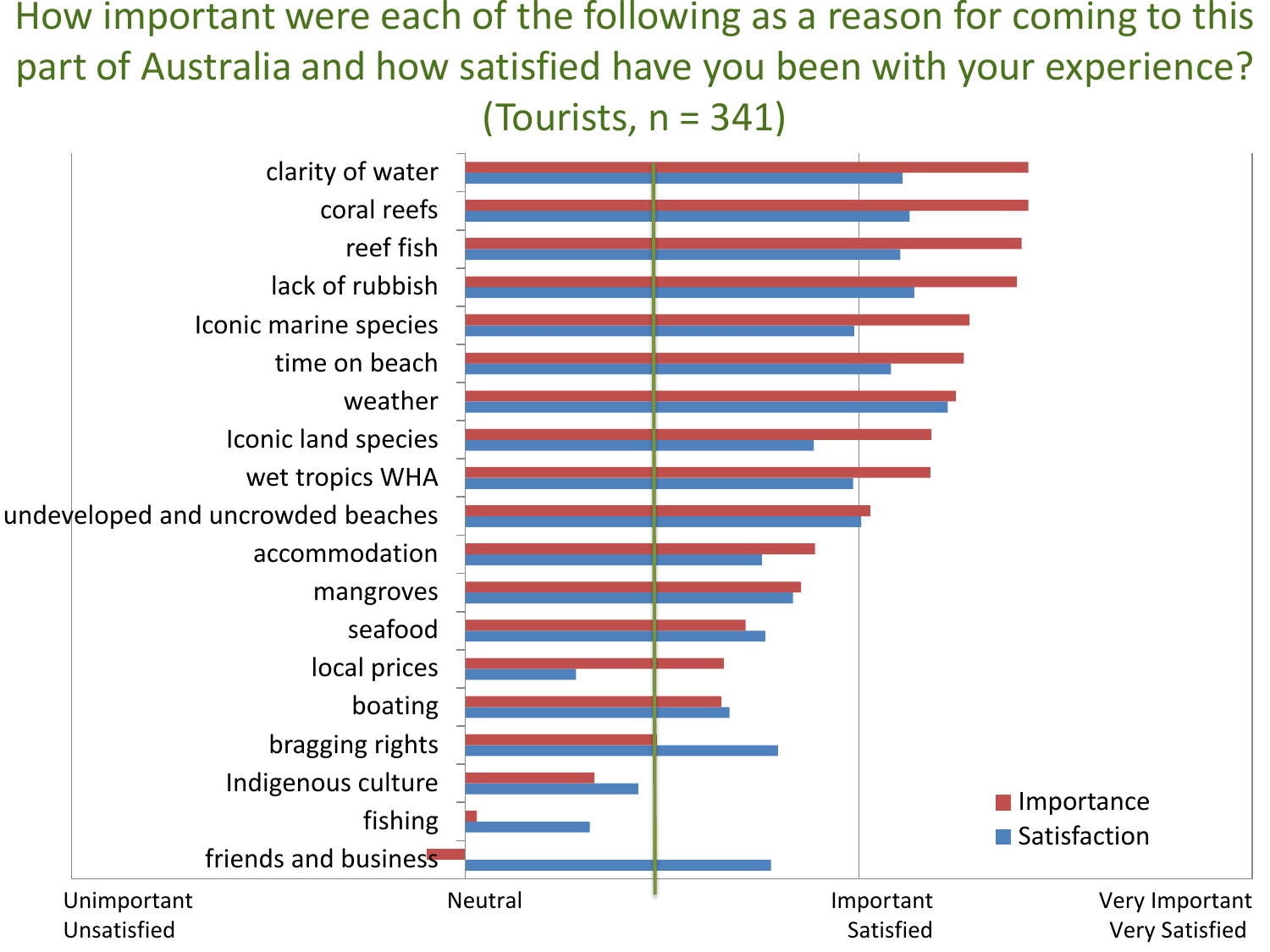

#### **Residents - effect on overall quality of life**

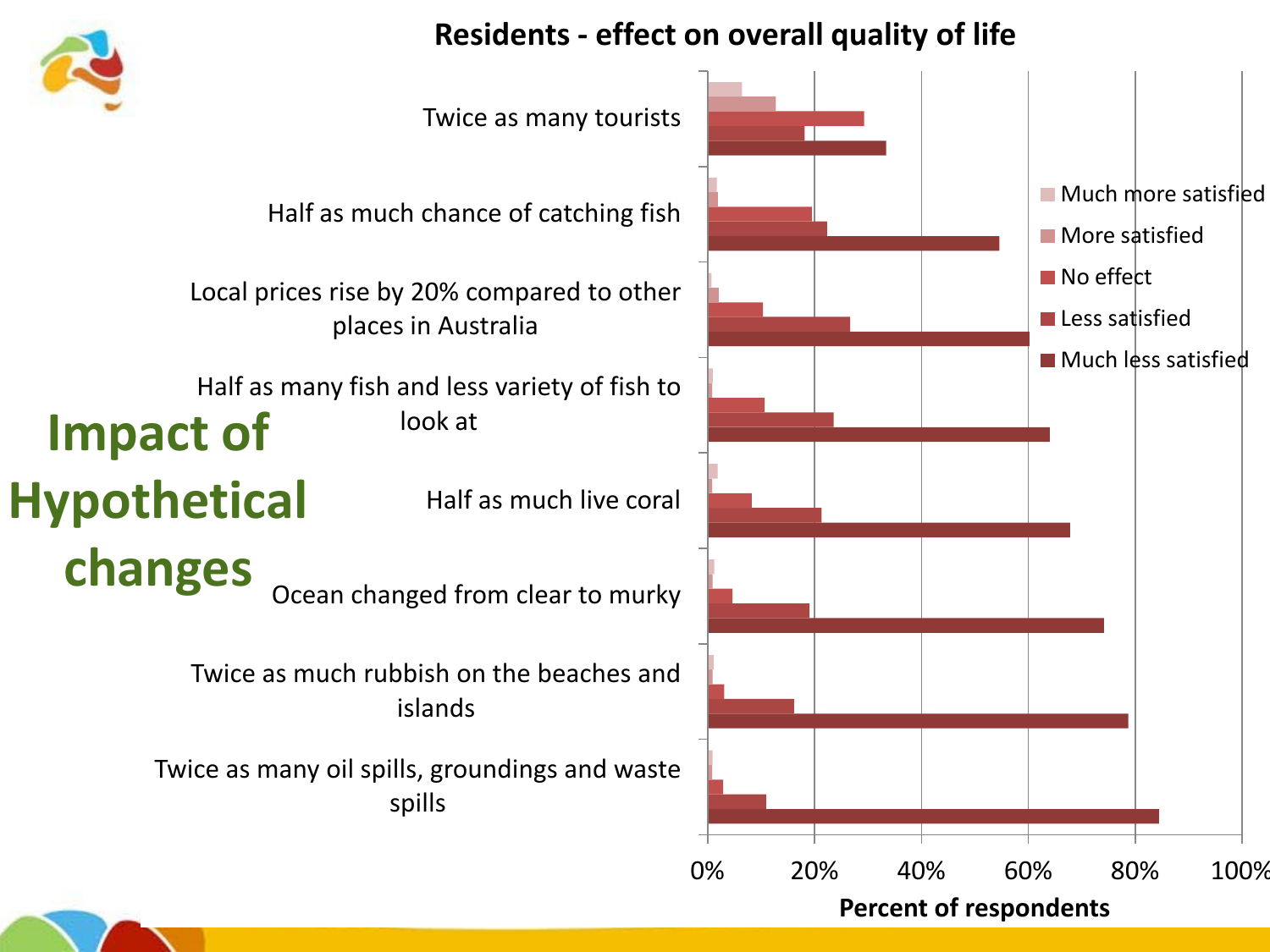

#### **Tourists - effect on decision to come to region**

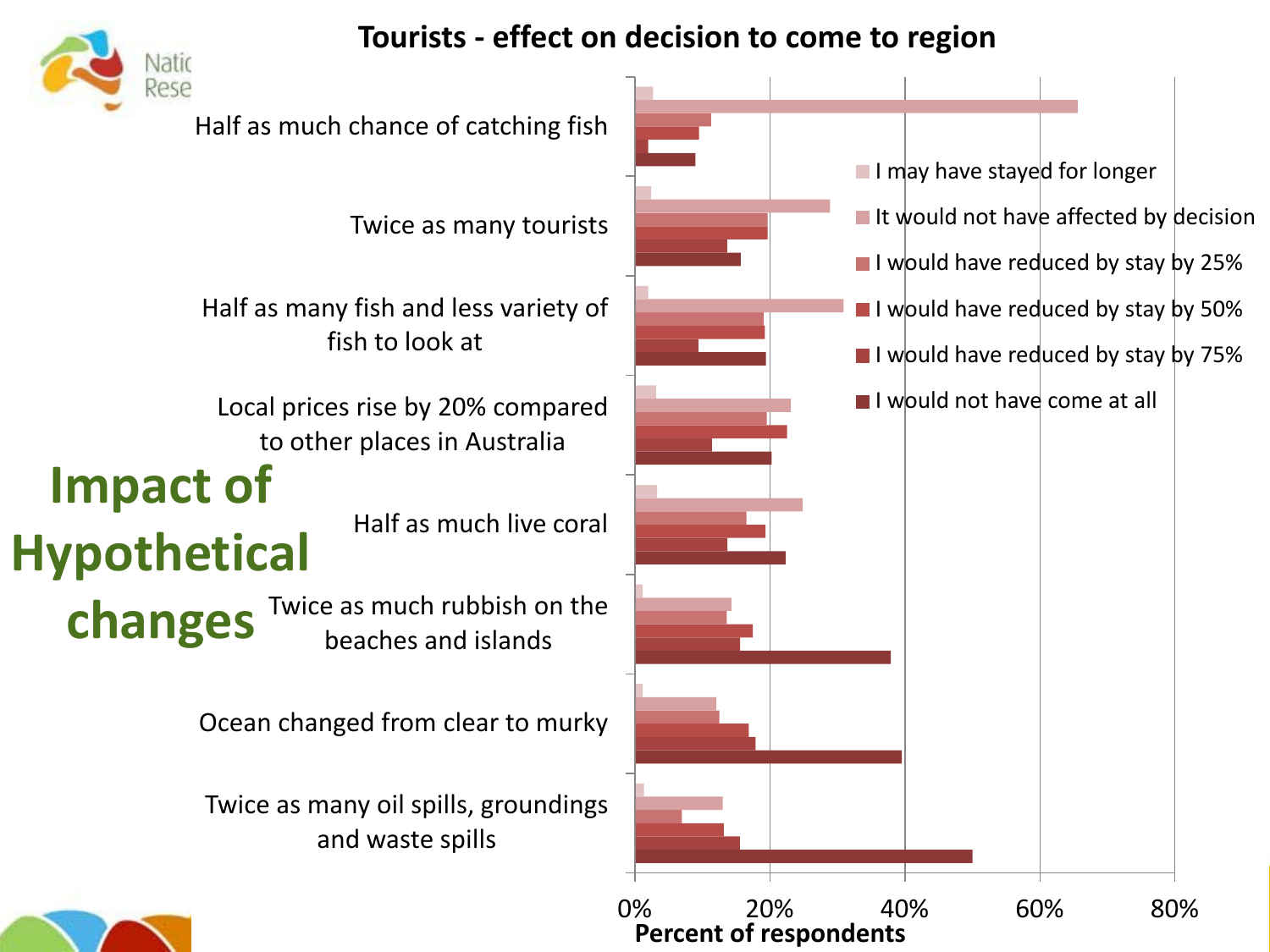

## TROPICAL ECOS Willingness to pay (WTP):

How much would you be willing to contribute to a fund dedicated to …



#### **Resident - WTP per annum**

**Tourist - WTP per visit**

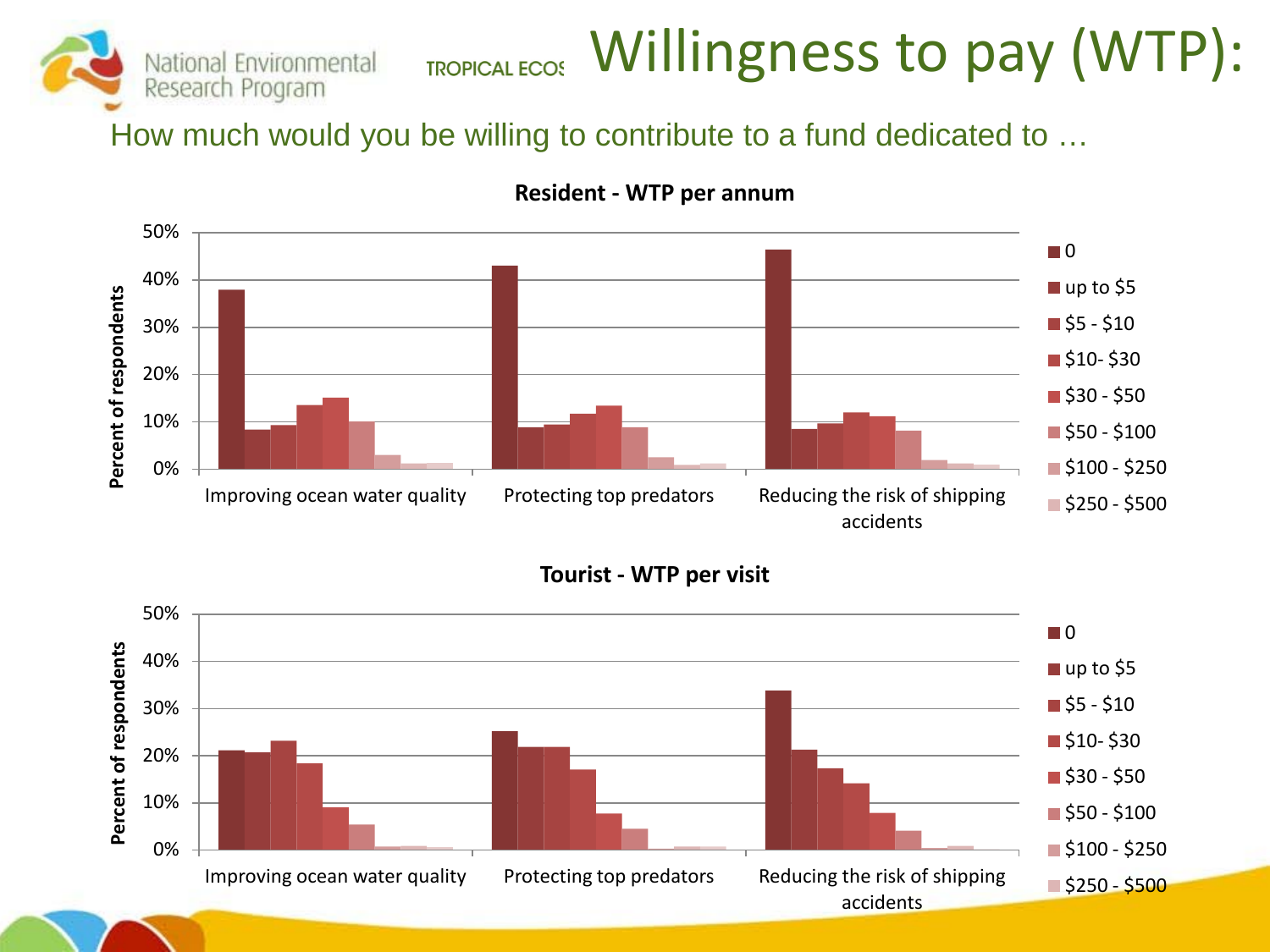

### Resident WTP and Industry (sectors with  $N < 10$  not shown)

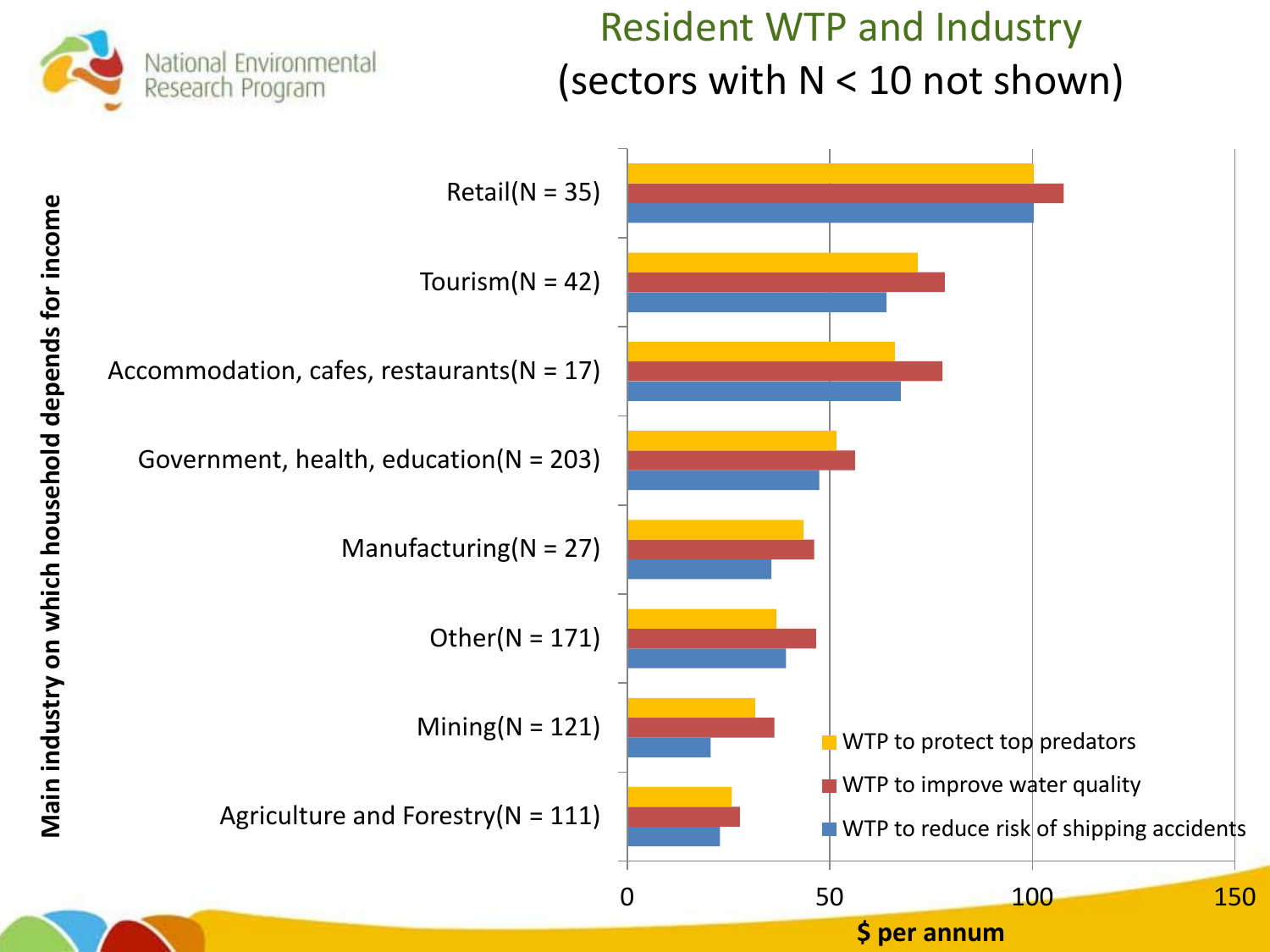

- Finish collecting, entering, and cleaning data (preliminary analysis part of process)
- More sophisticated analysis  $-$  e.g.

Exploring relationships between demographics, economics, location and

Importance/Satisfaction/Impacts/WTP

Exploring relationships between Importance, Satisfaction, Impacts & WTP

• Work with GBRMPA, SEWPAC, REC Fishers, Tourism organisations, Indigenous engagement working group, etc. to

> Identify potential issues worthy of more in-depth analysis (beyond those already noted)

Determine how best to present information

• Work on scientific papers, reports, factsheets, etc.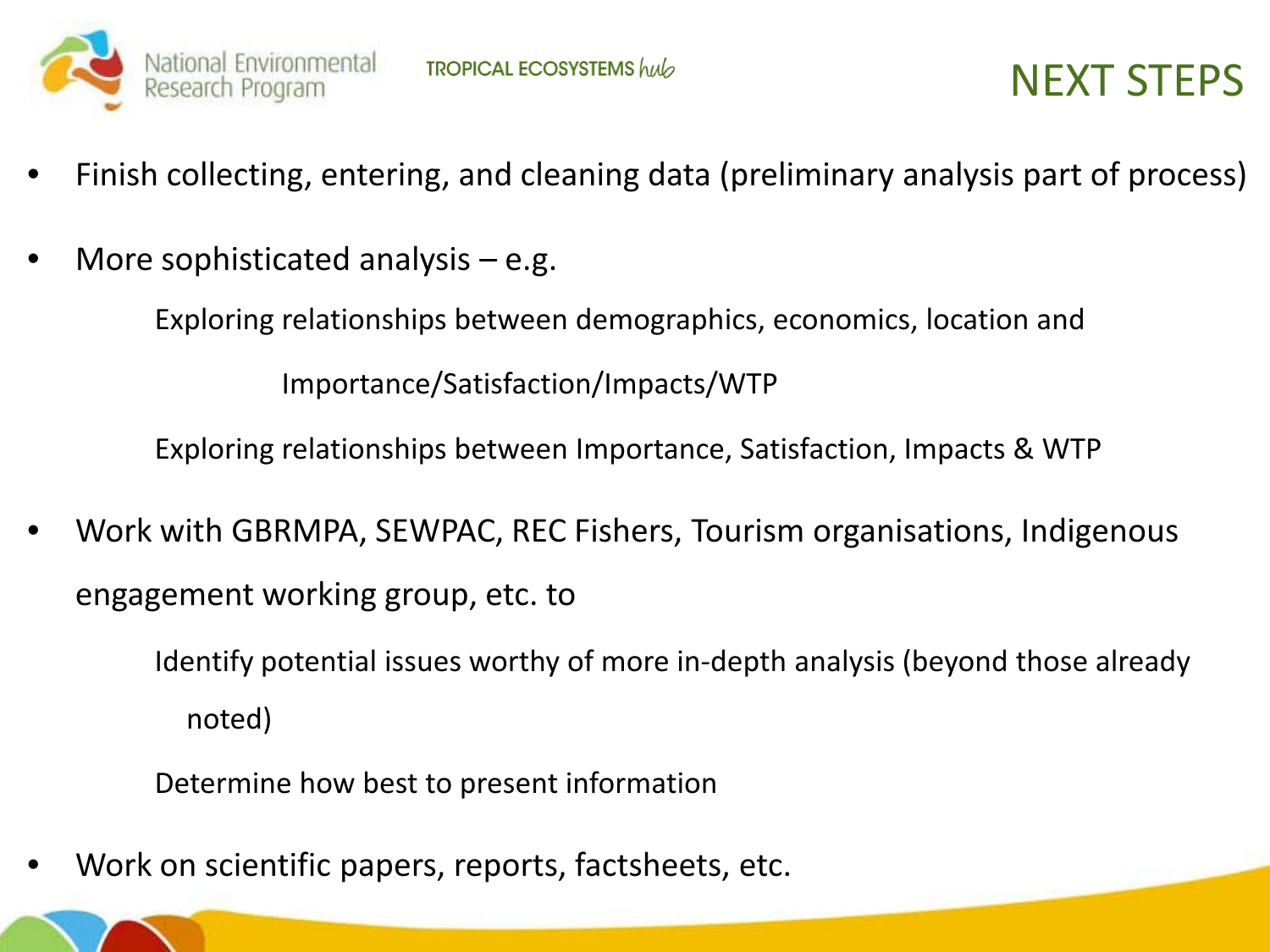

## **POTENTIAL APPLICATIONS**

Identifying priorities of different user-groups (e.g. different types of residents, tourists) in different parts of the GBRCA

*What is perceived a most/least important; are there areas of potential concern?*

• Assessing/ranking potential impacts (financial and/or social) of degradation of some ecosystem services

*E.g. reduction in coral cover, fish density, increase in ocean turbidity*

- Assessing likely reaction of different user-groups to exercises seeking to *Improve water turbidity, Protect top predators, Reduce the risk of shipping accidents*
- Learning more about possible reasons for reactions (hoping to mitigate problems)